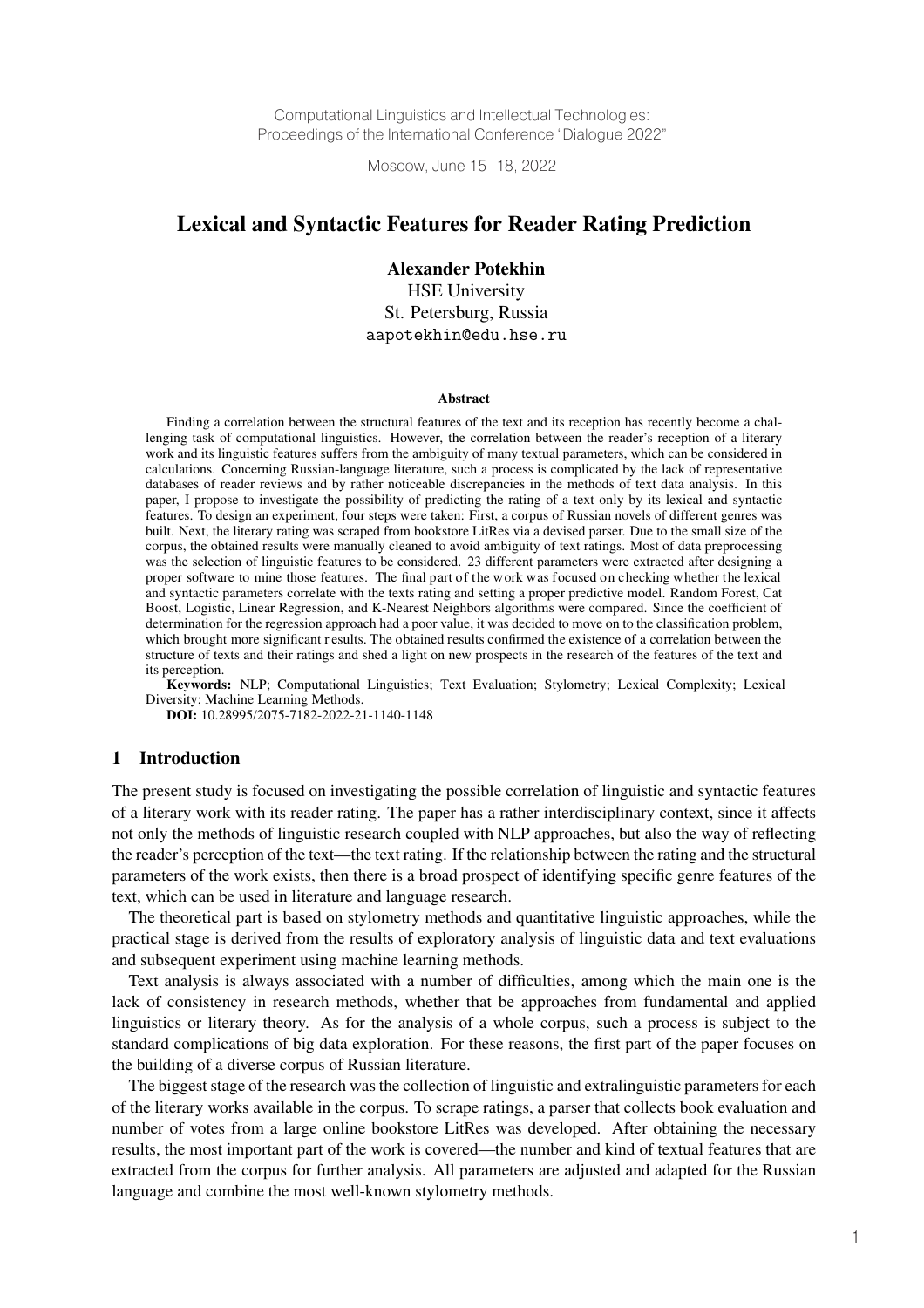When all the linguistic features have been extracted via developed software and the data are prepared for analysis, an exploratory data analysis is conducted, a possible correlation between the parameters is checked, and an experiment to predict the rating of texts from the corpus based on the collected parameters is performed.

## 2 Corpus, parsing and preprocessing

### 2.1 Corpus

For our purposes, it was decided to assemble a small corpus and, if the results satisfy the initial assumptions, increase its size to make sure that the sample was representative.

Literary texts were collected from online libraries that offer texts in the public domain, namely the "Maxim Moshkov Library" and "Flibusta". 3701 books were downloaded from different sections: "classical literature", "domestic fiction" and "LitRPG".

#### 2.2 Parser and data preprocessing

After corpus is built, the next stage of the research is the development of a parser to scrape ratings for the built corpus. Since in the Russian Federation there is no leading book aggregator such as Amazon.com, and large bookstores most often do not specialize in selling electronic versions of books, there was a risk of not getting a rating for a substantial portion of the corpus. To avoid that, the online store LitRes<sup>1</sup> was chosen, with its huge catalog of literary works. In addition to LitRes rating, there are estimates according to the version of another major book-related social media—LiveLib<sup>2</sup>. Since LitRes provides an opportunity to receive an electronic version of the book, the reader evaluates only its content, not print quality, font size, cover design or paper density.

The parser development was carried out in Python using the BeautifulSoup library<sup>3</sup>, which allows to get information from HTML and XML files and the Requests<sup>4</sup> package for sending HTTP requests. The created program receives the name of the work and the author as input and returns an answer from LitRes. If a substring from the query is found, then it is checked whether the found book is electronic in order to avoid noise in data, for example, audiobooks. After that, a request is sent that receives the text in the window with the rating of the work. It was decided to add a test for the found author's name to the request. Since the page markup elements of certain books differed from the rest, a note was added to each output about the necessity to verify its authenticity of authorship if at least one test was not passed. Requests were sent at a set time interval to prevent exceeding the number of allowed requests to the site.

The parser provides information about the ratings for 1411 texts, while the information on the rest was absent in LitRes. After automatic filtering, all estimates marked with a possible error were checked manually. At the moment of final check, there were 1256 texts in the corpus with a confirmed rating and the number of votes.

| Number of documents          | 1256        |  |
|------------------------------|-------------|--|
| Approximate number of tokens | 896 874 542 |  |
| Mean rating $(1-5)$          | 43          |  |
| <b>Mean votes</b>            | 541         |  |

Table 1: Corpus description.

<sup>1</sup> LitRes bookstore. URL: https://www.litres.ru/

<sup>2</sup> LiveLib book site. URL: https://www.livelib.ru/

<sup>&</sup>lt;sup>3</sup> Beautiful Soup Documentation. URL: https://www.crummy.com/software/BeautifulSoup/bs4/doc/

<sup>4</sup> Requests python package. URL: https://docs.python-requests.org/en/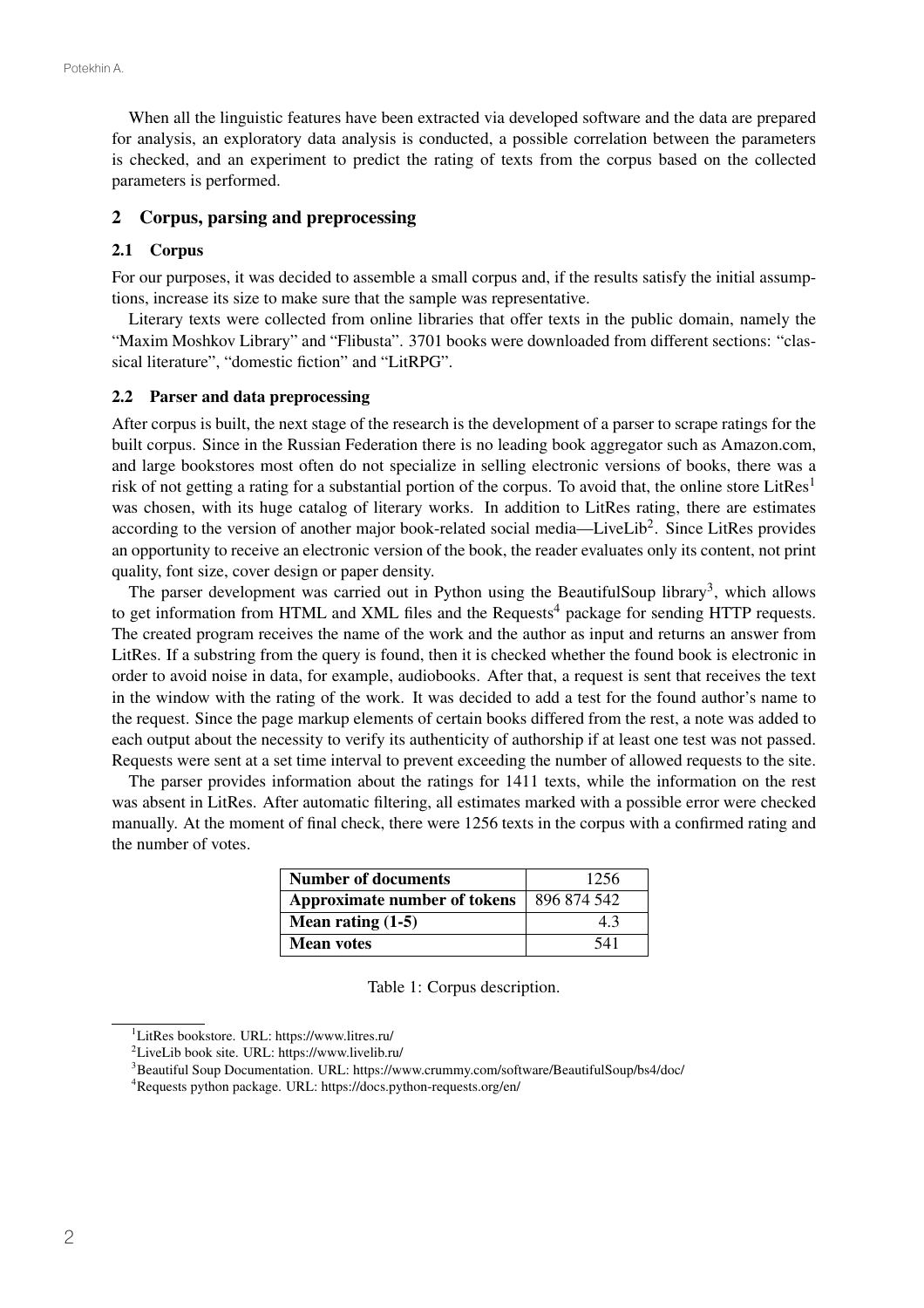# 3 Feature extraction and methods

# 3.1 Methods

To extract linguistic parameters from the corpus, a custom feature extractor was developed. The program was written in Python and the absolute majority of metrics were implemented without the involvement of external dependencies, since a greater number of text processing software is not adjusted for application to the Russian language. Tokenization was performed using a regular expression that selects all the letters of the Russian and Latin alphabet, lemmatization was carried out through the Pymorphy2<sup>5</sup> package, and in some cases  $NLTK<sup>6</sup>$  tools were used.

# 3.2 Syntax complexity

To analyze the syntactic complexity of the text, a number of traditional stylometry parameters were extracted with minor modifications. To begin with, a standard set of measures of textual complexity was taken, presented by Nikolai A. Rybakin (Solovyev et al., 2018), who proposed three main features among the 100 considered for 10,000 texts: familiarity of words, sentence length, and the length of words, with the last one determining the overall complexity of the syntax structure in a literary work. In addition, the average length of words per paragraph and the dash, colon and comma frequency per 1000 characters were calculated—heuristic parameters empirically selected as possible discursive markers.

## 3.3 Readability score

The readability index is traditionally calculated using the Flesch Reading Ease and the Flesch-Kincaid Grade level formulas (J.P. et al., 1975), but for the Russian text I. Oborneva's (I.V., 2006) and V. Solovyov's (Solovyev et al., 2018) adaptations will be considered:

> $FRE_O = 206.835 - 1.3 \times ASL - 60.1 \times ASW$  $FRE_S = 208.7 - 2.6 \times ASL - 39.2 \times ASW$  $FKG_O = 0.5 \times ASL + 8.4 \times ASW - 15.59$  $FKG_S = 0.36 \times ASL + 5.76 \times ASW - 11.97,$

where ASL is average sentence length and ASW is average amount of syllables per word.

# 3.4 Lexical diversity

In the mentioned readability score studies, that metric was considered in the context of the analysis of schoolchildren's texts. Since that very sample often becomes hugely representative in the development of linguistic features, a rather non-standard decision was made—to take another measure of educational works examination—the complexity of vocabulary.

In order to assess the lexical complexity, reference dictionaries are needed. Frequency dictionaries are often used in such cases, however, it was decided to resort to dictionaries with marked levels of complexity of word forms, since they are based on the usage frequency, but at the same time clearly label groups of words with different frames of use—daily, publicistic and scientific speech in accordance with the order of language acquisition.

Lexical complexity was calculated by the ratio of words of various levels of complexity with normalization per 1000 words. For analysis, 1000 random words were selected from the text and, after lemmatization, each was compared with the existing vocabulary levels dictionary.

The dictionary was compiled on the basis of lexical minima for each CEFR (CEFR, ) degree of the Ministry of Education of the Russian Federation (N.P and T.V., 2015a; N.P and T.V., 2015b; N.P and T.V., 2015c; N.P and others, 2019) and part of the database of the project "Visualizing Russian" created by

<sup>5</sup> Pymorphy2 parser. URL: https://pymorphy2.readthedocs.io/en/stable/

<sup>6</sup> Natural Language Toolkit. URL: https://www.nltk.org/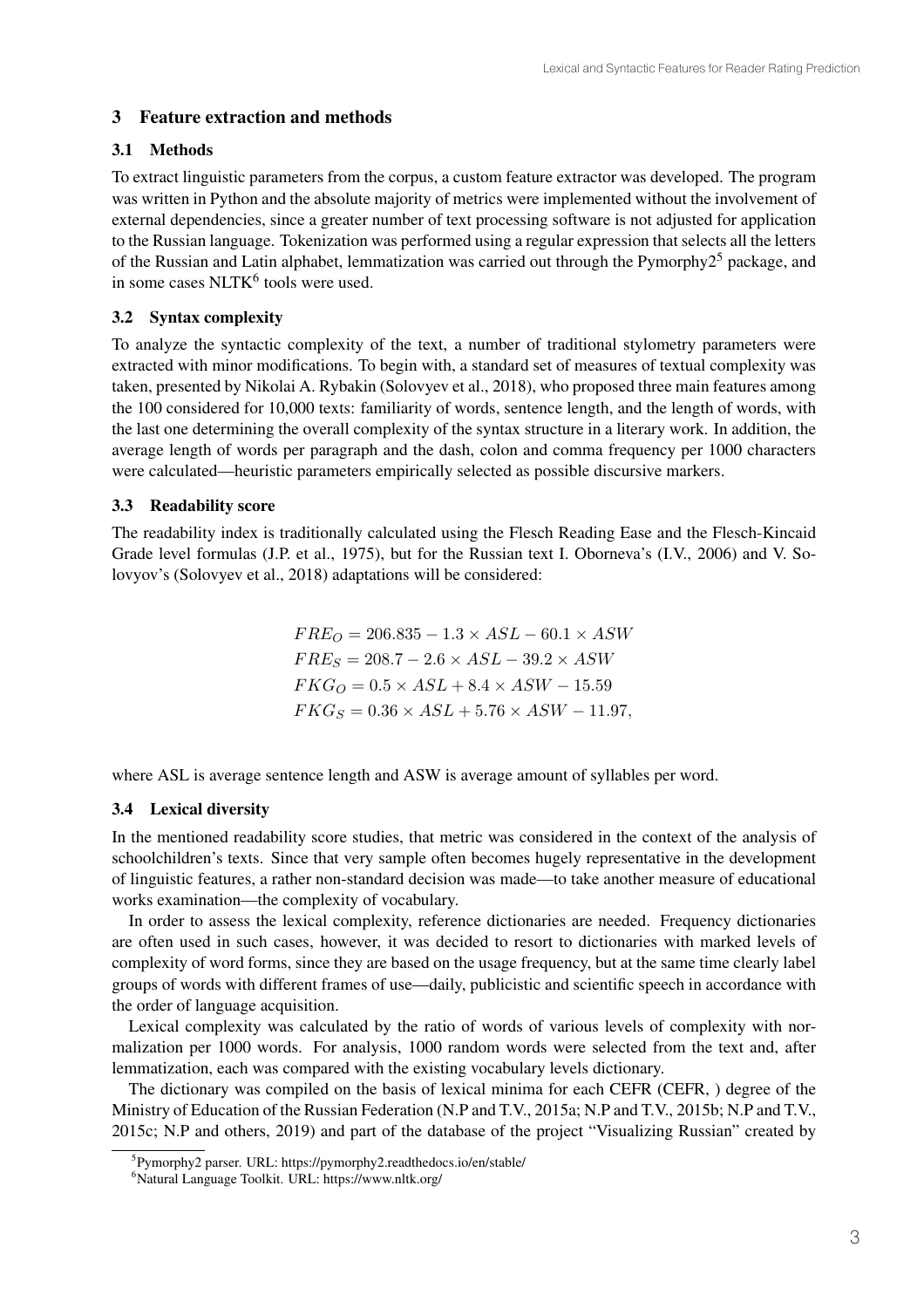Steven Clancy (S, 2014 2022). Since the data of the "Visualizing Russian" project were presented in the ACTFL assessment system, it was decided to transfer all levels to the CEFR format for the convenience of the European developer.

### 3.5 Lexical complexity

Even nowadays the most common metric of lexical diversity is still the TTR (Type-Token Ratio) formula, presented by M. Templin (Templin, 1957):

$$
TTR = \frac{L}{T},
$$

where L is the number of lemmas, and T is the total number of tokens. However, such a formula has quite obvious drawbacks—the more words in the text, the less indicative its indicator becomes. That is explained by an unlimited number of lexemes, many of which have a tendency to be used with the certain phrase constructions, which does not allow comparing TTR of texts with the different lengths.

Researchers assessing lexical diversity have proposed many approaches to correct this shortcoming. For example, Guiraud-index (RTTR) was proposed by Pierre Guiraud (Guiraud, 1954):

$$
RTTR = \frac{L}{\sqrt{T}}
$$

The author suggested that such a formula would most accurately follow Zipf's law (G.K., 1949), which determines that the ordinal number of a word form is proportional to its frequency of use in a descending list of lemmas. The corrected TTR(c) formula was subsequently proposed by Carroll (Carroll, 1964):

$$
TTR_c = \frac{L}{2T},
$$

and the Herdan index (A., 1955):

$$
TTR_{log} = \frac{\log L}{\log T}
$$

Those two are likewise traditional metrics, but they do not solve the problem of the original formula completely. "Hypergeometric distribution D" (HD-D) and "Measure of lexical textual diversity" (MTLD), designed by McCarthy and Jarvis (M. and S., 2010), were used in the study to obtain an estimate of lexical diversity most independent of the length of the text. The first calculates as the sum of the probabilities of meeting each token in random 42 words of the text and in the second the average length of text lines with a given TTR is computed. In the last one, the TTR is calculated sequentially for each word, but when a certain threshold is reached, the value resets to zero. These metrics were implemented using the methods of the Lexical diversity<sup>7</sup> package.

#### 4 Results and discussion

#### 4.1 Exploratory data analysis

Data analysis was carried out in the IPython environment using Pandas<sup>8</sup> and Numpy<sup>9</sup> libraries for tabular computing, Matplotlib<sup>10</sup> and Seaborn<sup>11</sup> for plotting, and Sklearn<sup>12</sup> for applying machine learning models. To begin with, all the data from the previous stages of the study were obtained and a Pandas dataframe was formed, where texts were located along with their rating, the number of people who evaluated them, and all their extracted lexical and syntactic features. After that, the missing values were processed and the main statistical measures for all parameters were calculated. For example, the table below presents the median value, standard deviation, and the distribution of values by quartiles.

<sup>&</sup>lt;sup>7</sup>Lexical diversity package. URL: https://github.com/kristopherkyle/lexical\_diversity

<sup>8</sup> Pandas package. URL: https://pandas.pydata.org/docs/

<sup>9</sup> NumPy package. URL: https://numpy.org/

<sup>10</sup>Matplotlib data visualization package. URL: https://matplotlib.org/

<sup>11</sup>Seaborn data visualization package. URL: https://seaborn.pydata.org/

<sup>12</sup>Scikit learn package. URL: https://scikit-learn.org/stable/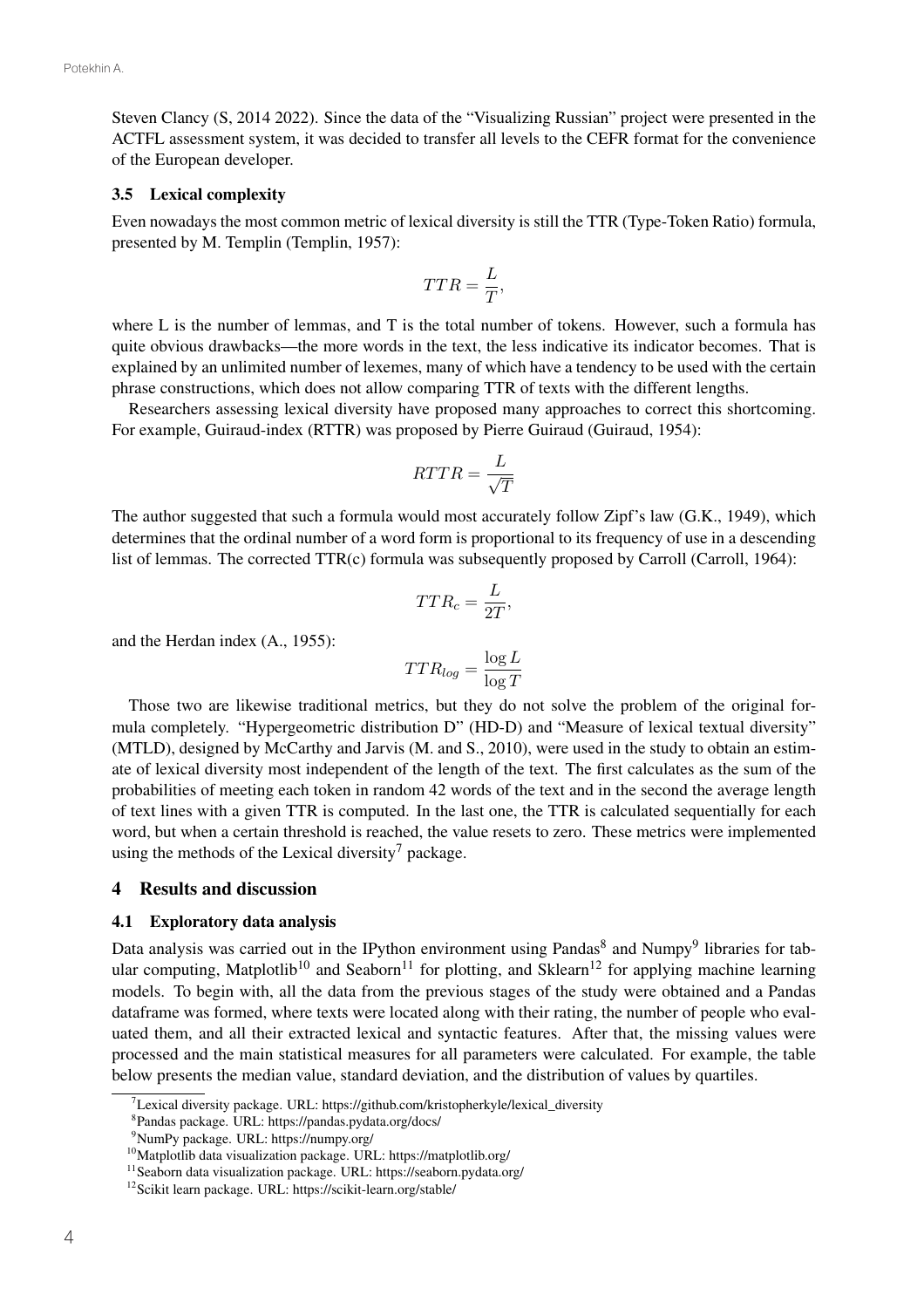| <b>Measure</b>     | LitRes mark | <b>LitRes votes</b> | Average word length | <b>MTLD</b> | <b>FKG</b> (Soloviev) |
|--------------------|-------------|---------------------|---------------------|-------------|-----------------------|
| Mean               | 4.37        | 354.66              | 5.26                | 347.23      | 4.87                  |
| Standard deviation | 0.56        | 1088.09             | 0.26                | 113.69      | 1.41                  |
| 25% quantile       | 4.20        | 19.00               | 5.10                | 267.64      | 4.00                  |
| 50% quantile       | 4.50        | 77.00               | 5.25                | 328.01      | 4.68                  |
| 75% quantile       | 4.70        | 267.00              | 5.41                | 407.73      | 5.51                  |

Table 2: General descriptive statistics.

Then a heatmap of all available features was constructed, in which the maximum coefficient of correlation of literary rating with parameters was only 0.1. Although this value already allows us to make a number of judgments about the mutual influence of features, for unambiguous conclusions it is necessary to obtain more information about the data and confirm them experimentally. For the target variable of



Figure 1: The feature correlation heatmap.

ratings from the LitRes and LiveLib sites, their weighted average was calculated taking into account the number of people's votes. In the graphs below, the distribution of values across all available parameters could be observed. The main conclusion that can be drawn from the boxplot graphs is that the ratings have a distribution close to gaussian only in the range from 3.7 to 5.0 points: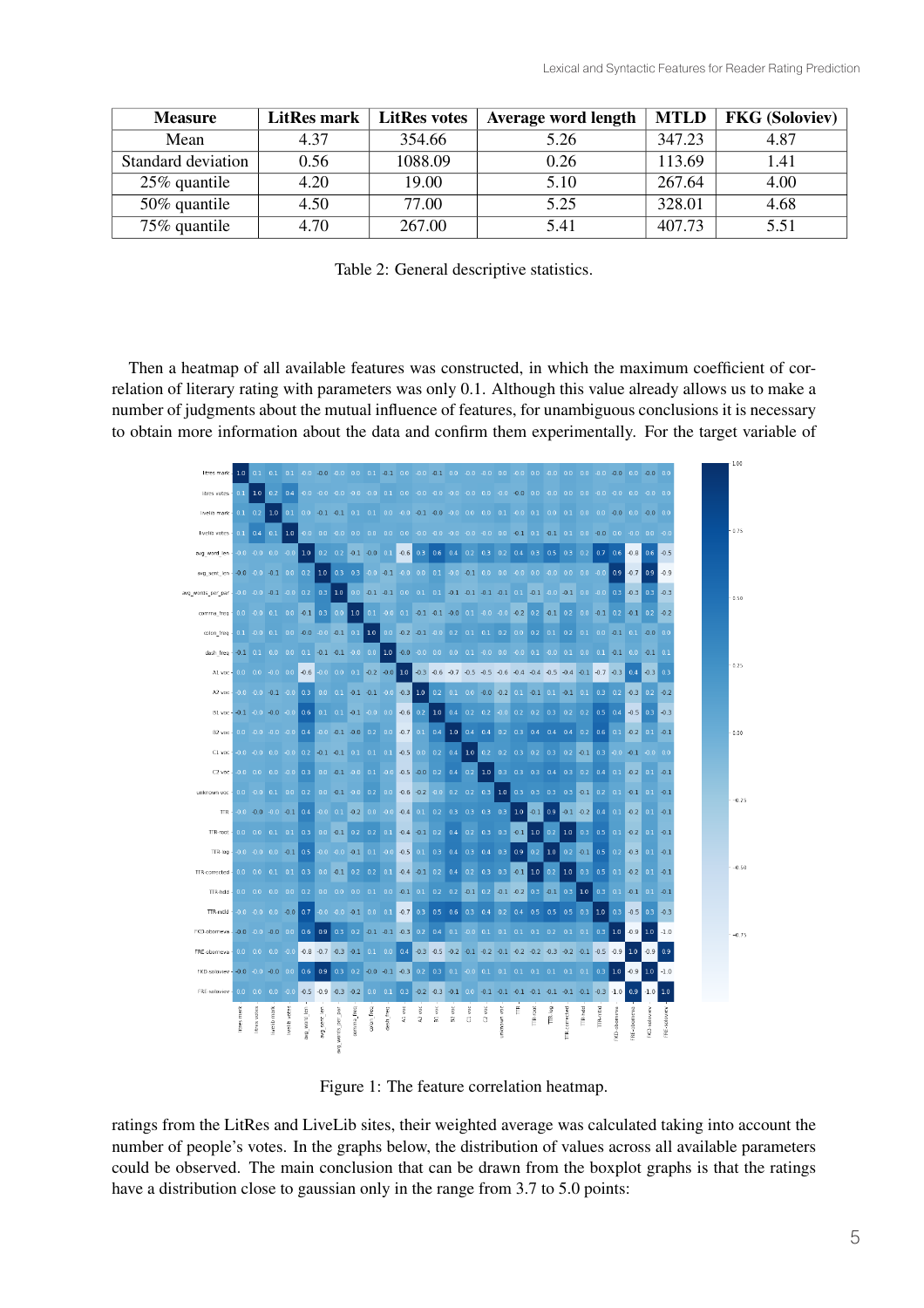

Figure 2: The feature distribution.



Figure 3: Distribution of the marks.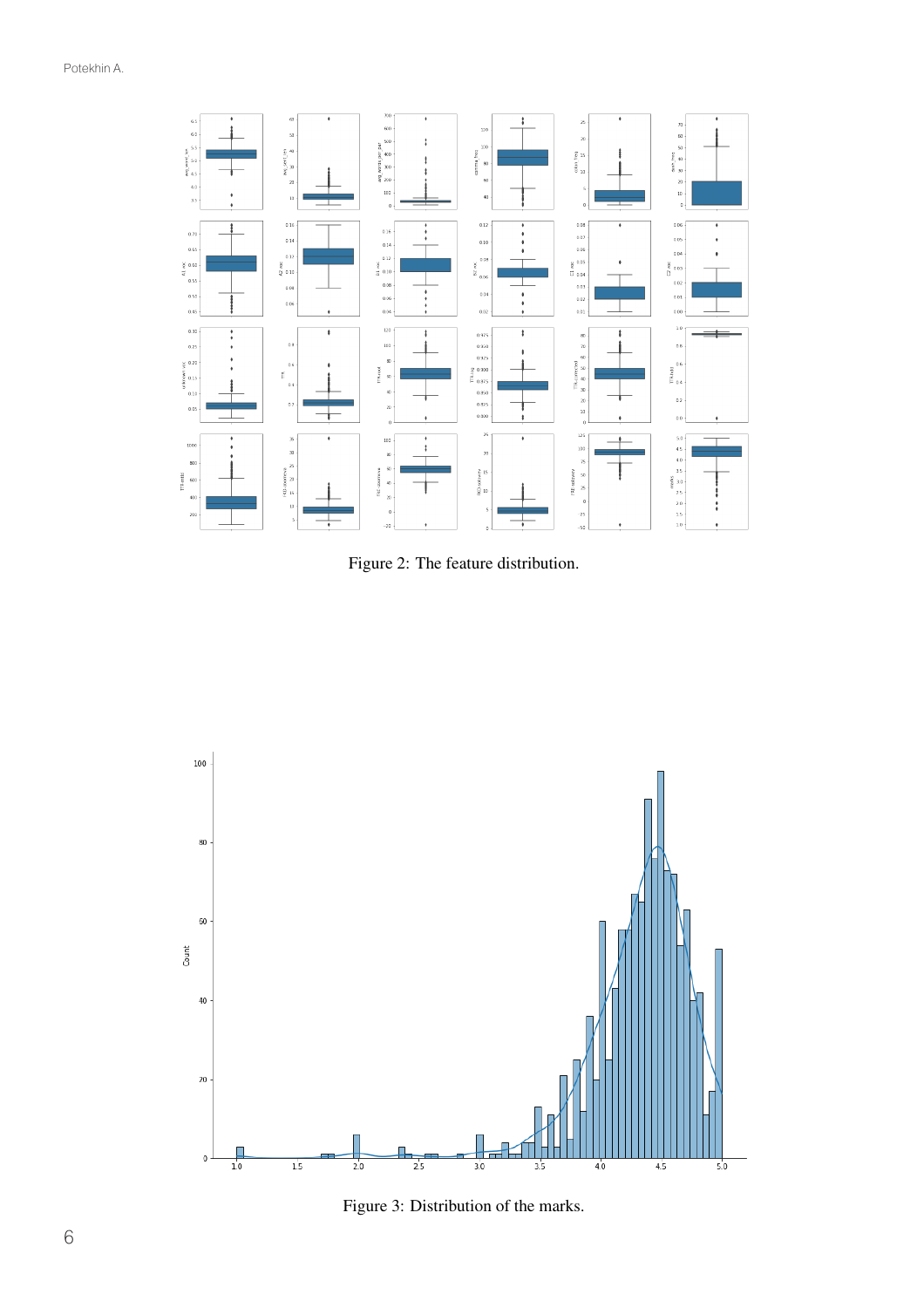### 4.2 Designing an experiment

Based on the data analysis, I will formulate a null hypothesis—linguistic and syntactic features of the literary work can be used in predicting its reader rating. Since the ratings are distributed abnormally, it will be difficult to accurately predict the real rating in the regression problem, since it will be advantageous for the model to give a prediction of 4 to 4.5 points on all objects, and the corpus is too small for undersampling. It is necessary to check the statement experimentally. Linear Regression algorithms, Random Forest ensembles and Gradient Boosting were used to predict the estimate.

| <b>Model name</b>               | <b>Coefficient of determination</b> | <b>MSE</b> | MAE  |
|---------------------------------|-------------------------------------|------------|------|
| Linear Regression               | $-0.14$                             | 0.35       | 0.29 |
| <b>Random Forest Regression</b> | 0.02                                | 0.34       | 0.25 |
| <b>Cat Boost Regression</b>     | 0.03                                | 0.33       | 0.25 |

Table 3: Regression task results.

As expected, the coefficient of determination is extremely small, although the mean square (MSE) and the mean absolute error (MSA) are quite reasonable, which confirms nearly constant predictions of models. The problem could be reformulated. Let's propose there is a selection of works and their evaluations and it is necessary to determine which of them have a good rating. Heuristically, it will be logical to consider the median value above which all texts are conditionally successful. Dividing the corpus by the median, 636 and 619 works were obtained, which will be indicated by labels 0 and 1 for the binary classification problem. The ROC AUC score (Receiver Operating Characteristic Curve) will be considered as a target metric to establish the quality of the assignment of consecutive labels. After fitting the Logistic Regression, Random Forest Classifier, Cat Boost Classifier, and K-Nearest Neighbors models on a new dataset with the configured parameters, the following results were obtained on a test sample:

| <b>Model name</b>              | <b>ROC AUC</b> score on test |
|--------------------------------|------------------------------|
| Logistic Regression            | 0.62                         |
| Random Forest Classifier       | 0.56                         |
| Cat Boost Classifier           | 0.55                         |
| K-Nearest Neighbors Classifier | 0 56                         |

|  | Table 4: Classification task results. |  |  |
|--|---------------------------------------|--|--|
|--|---------------------------------------|--|--|

Already by this data, it can be established that the models find a correlation between the target and the features. The results could be improved by selecting parameters for models.

| <b>Model name</b>              | ROC AUC score on test |
|--------------------------------|-----------------------|
| Logistic Regression            | 0.63                  |
| Random Forest Classifier       | 0.61                  |
| Cat Boost Classifier           | 0.61                  |
| K-Nearest Neighbors Classifier | 0.60                  |

Table 5: Classification task results after hyperparameter tuning.

Thus, it was possible to improve the predictions of models, achieving a better consistent prediction of labels, although the result is compared on a test sample, whereas on cross-validation on all models it does not exceed 0.57.

Considering other metrics, can assume that we are solving a task of selecting the largest number of potentially successful texts from a certain number. In this case, it is necessary to use the Recall formula:

 $Recall = \frac{Successful\:documents\: predicted}{All\: successfully\: documents}$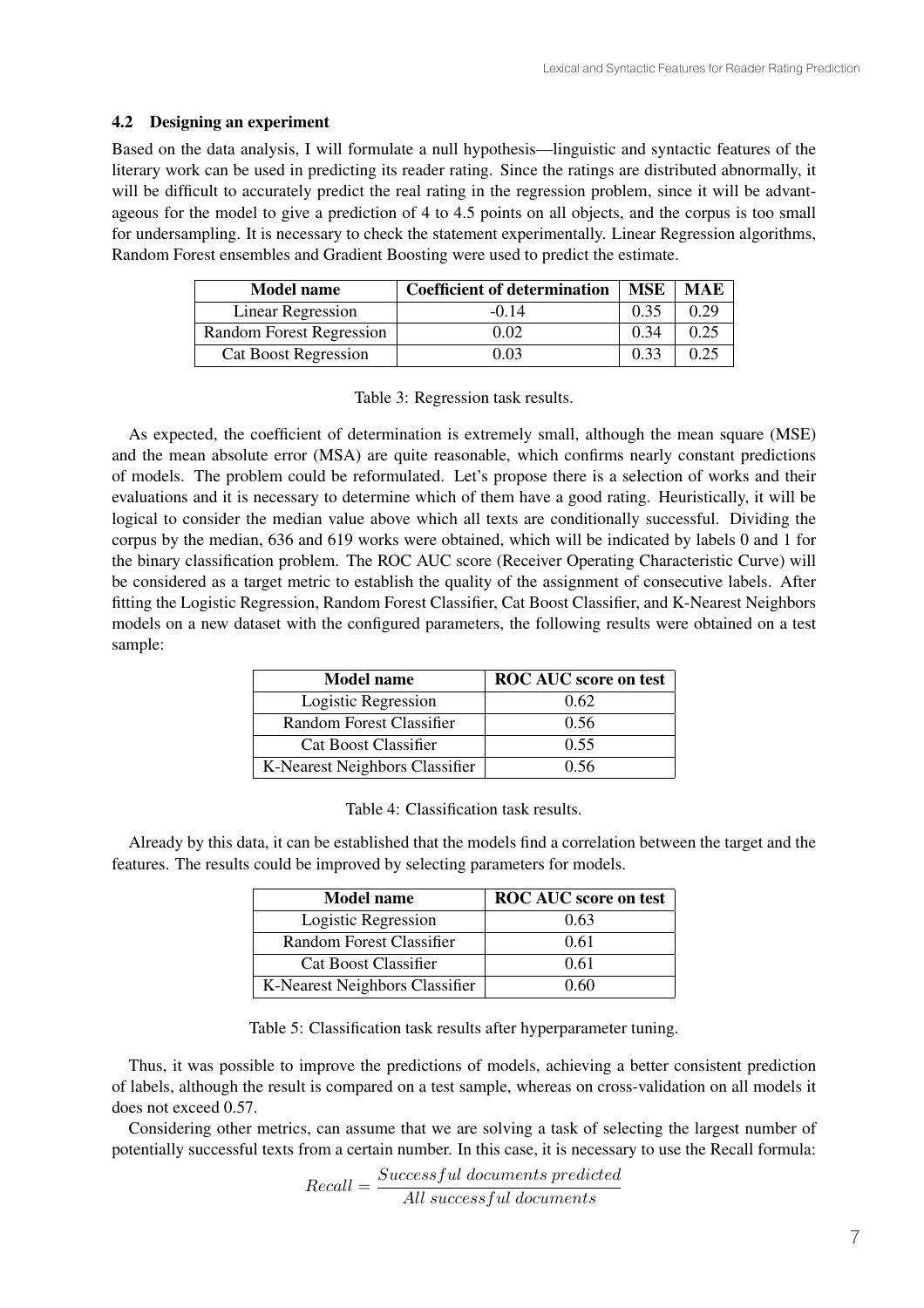Let's compare the results on models with the best quality:

| <b>Model name</b>        | Recall |
|--------------------------|--------|
| Logistic Regression      | 0.69   |
| Random Forest Classifier | 0.69   |
| Cat Boost Classifier     | 0.73   |

Table 6: Classification task results on Recall metric.

So, it can be noted that the use of linguistic parameters in predicting the rating of a text possesses a practical application.

Thus, it follows from the results obtained that it is possible to establish a minimal correlation between the syntactic and lexical features of the text with their user ratings—the null hypothesis is confirmed.

#### 4.3 Discussion and further improvement

Since the null hypothesis has been confirmed, but the quality of the models does not allow using certain linguistic parameters to unambiguously establish the literature rating, there are several vectors of research development.

The first weak point of the experiment can be considered the composition of the corpus. It is desirable to increase its size several times and strengthen the genre diversity. In addition, a more thorough check of the texts inside the corpus is possible, since according to the results of the exploratory analysis, noises in the distributions were noticed, which signal possible failures in file formatting. It is also worth considering updating the developed parser, adding more tests for the correctness of the estimates found in order to reduce the number of manual checks and eliminate outliers in the data.

Next, it is necessary to significantly expand the number of extracted linguistic parameters. A deeper syntactic analysis could be used, and an algorithm for processing morphological features of the text could be developed. Algorithms for lemmatization and calculation of lexical diversity should be optimized, since they require significant computational power and processing a larger corpus can take several weeks.

The involvement of machine learning methods can also be expanded and attracts the latest approaches in the field of deep learning. Modern neural networks are significantly superior in quality to classical algorithms, which can improve the obtained prediction results.

In the context of the prospects for further exploration, the results of the study allow to link the structure and reception of the text by the reader. In this regard, many subsequent questions and assumptions arise. It is now possible, that linguistic and syntactic parameters of the text form a specific stylistic coloring, which is perceived differently by the subject of reading. On the other hand, a certain combination of features of the text may have a more or less predictable effect on the subsequent rating of the work. Then, with the particular set of parameters, it can be used in the preprocessing and evaluation of books, papers and, most interestingly within the framework of computational linguistics, in natural language generation studies.

### 5 Conclusion

Thus, in this study, the possible correlation of lexical and syntactic features of fiction with their reader rating was considered. To develop the experiment, a corpus of texts in the public domain was built and their estimates were parsed from the LitRes website using the developed parser. Then, an extractor of linguistic parameters was created in which many methods of stylometry and quantitative linguistics were implemented with the certain additions and adjustments.

After analyzing the data obtained, a hypothesis was put forward stating the possibility of using linguistic features of fiction to predict its reader rating. To confirm the hypothesis, an experiment based on machine learning methods was developed and implemented. Since during the experiment it was found out that on the basis of existing data it is not possible to predict an accurate number of ratings due to the nearly zero values of the determination coefficient, it was decided to refactor the experiment to the